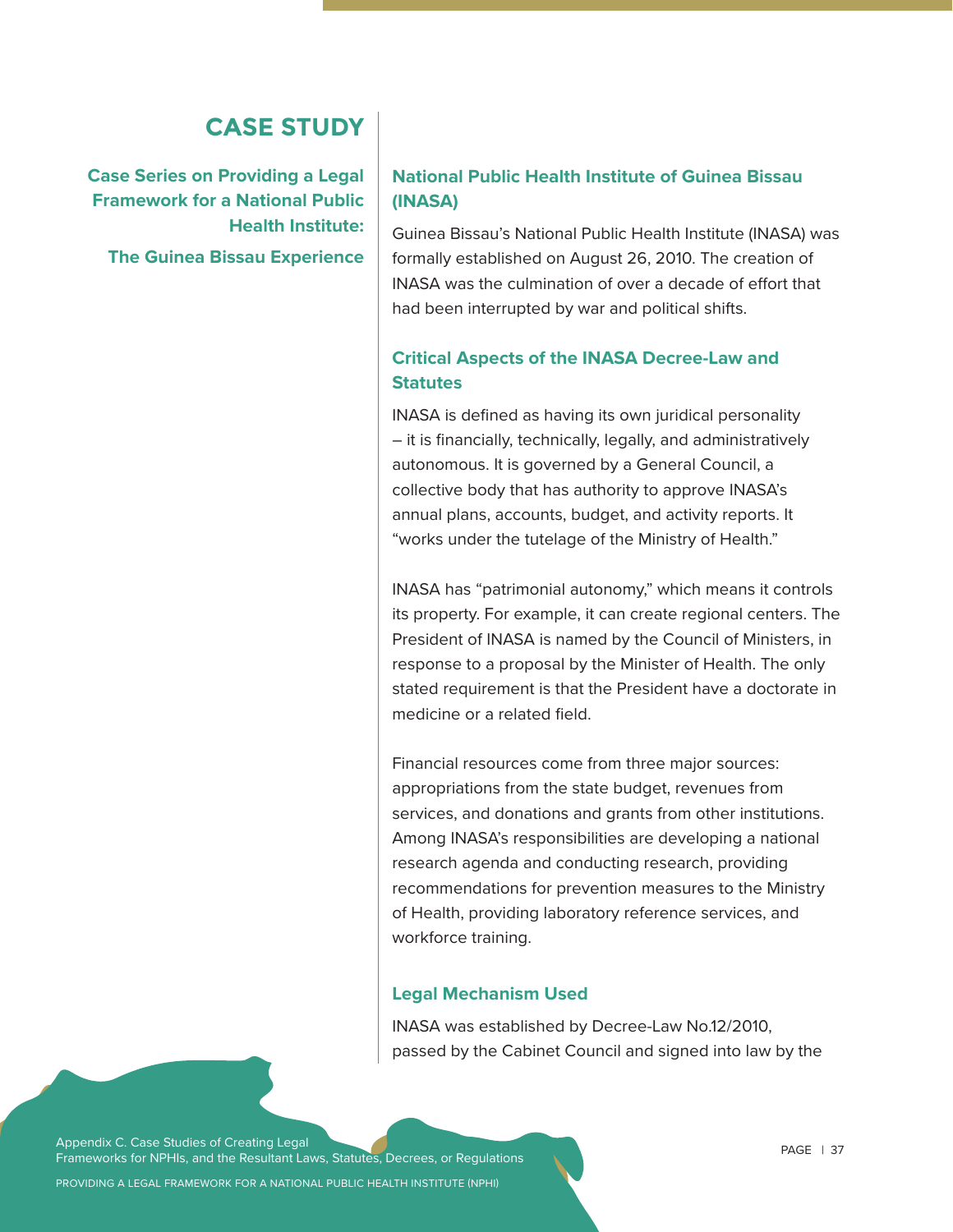# **CASE STUDY**

President. The statutes of INASA describe key aspects of the organization, such as its functions and governance. These went into effect with passage of the Decree-Law and publication in the Official Bulletin of Guinea Bissau.

#### **Lessons Learned in Creating the Decree-Law**

- High-level political support was critical for INASA's formation. The frequent turnover of Ministers delayed INASA's creation for many years.
- INASA was created by merging several pre-existing and fragmented groups and functions, not all of which had been in the Ministry of Health. Developing a plan that would achieve the desired outcomes and addressed the resistance to INASA among some parties required extensive negotiation and hard work. For example, the National School of Public Health, which trained public health workers, midwives, laboratory technicians, and other public health workers, had been under the Ministry of Education. Although it became part of INASA, many of its existing ways of operating were left intact.
- The support of other NPHIs in developing INASA was critical. Having a Lusophone NPHI – Fiocruz – involved was particularly helpful. Fiocruz and Mozambique's INS helped develop the first strategic plan and the statutes of INASA, respectively.
- While the President of INASA is appointed by the Council of Ministers for a term of five years, the basis under which the President can be removed is not stated, which means that decisions can be made to change leaders on political or other grounds.

We thank Drs. Augusto Paulo Silva and Amabelia Rodrigues for their assistance in developing this case study. Dr. Silva had been Secretary of State/Deputy Minister of Health in Guinea Bissau and a long-time champion of creating an NPHI, and Dr. Rodrigues was the first President of INASA.

Appendix C. Case Studies of Creating Legal Frameworks for NPHIs, and the Resultant Laws, Statutes, Decrees, or Regulations

PROVIDING A LEGAL FRAMEWORK FOR A NATIONAL PUBLIC HEALTH INSTITUTE (NPHI)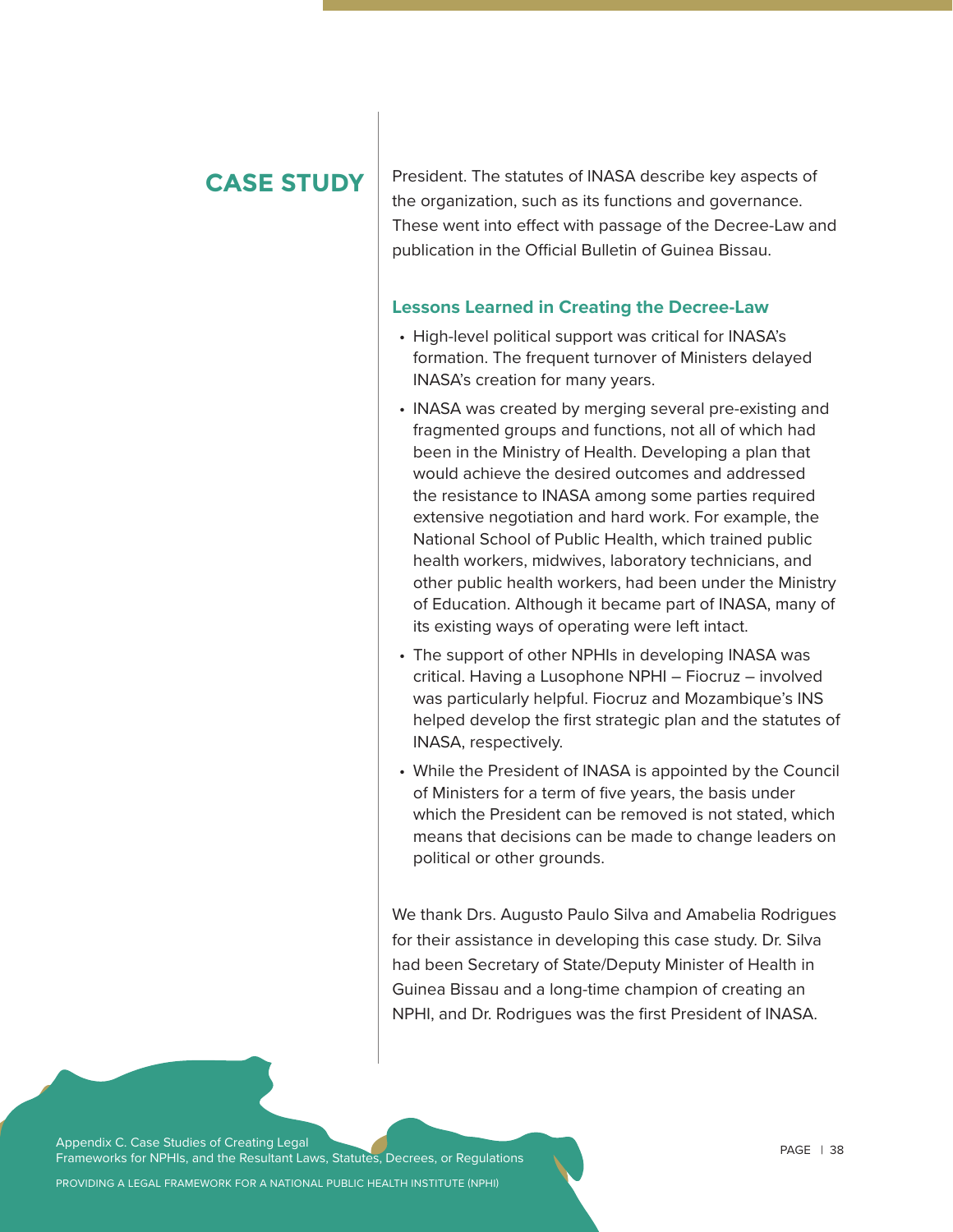#### **NATIONAL INSTITUTE OF PUBLIC HEALTH (INASA)**

#### **CHAPTER I NATURE, TASKS AND COMPETENCIES**

#### **ARTICLE 1 (Definition)**

- 1. The National Institute of Public Health hereinafter referred to as INASA, is a scientific institution of planning and implementation of the National Health Policy and the National Policy for Education in the health sector.
- 2. INASA is an institution with its own juridical personality, endowed with technical, administrative, financial and patrimonial autonomy, with headquarters in Bissau, being able to create regional centres under its dependence.
- 3. INASA works under the tutelage of the Ministry of Health
- 4. The following constitute financial resources of the National Institute of public health:
- a) Budget appropriations from the State Budget, pursuant to article 41 of the decree establishing it;
- b) Revenues generated by its own services;
- c) Donations and grants from personalities or foreign, national or international institutions;

#### **ARTICLE 2 (Attributions) INASA general attributions are:**

- a) Coordinate and oversee the definition of National Research Agenda for health and implementation throughout the national territory;
- b) Carry out scientific research on the health issues that contribute to the reduction of morbidity and mortality of the population and disseminate their results;
- c) Recommend to the MoH prevention measures for disease control relevant to public health, measures to be met by the public, private and community sector;
- d) Provide laboratory reference services to the National Health Service programs in the prevention and control of communicable and non-communicable diseases;
- e) provide scientific and technical training in the areas under its competence;
- f) contribute to the development and evaluation of programs and appropriate technologies relevant to public health;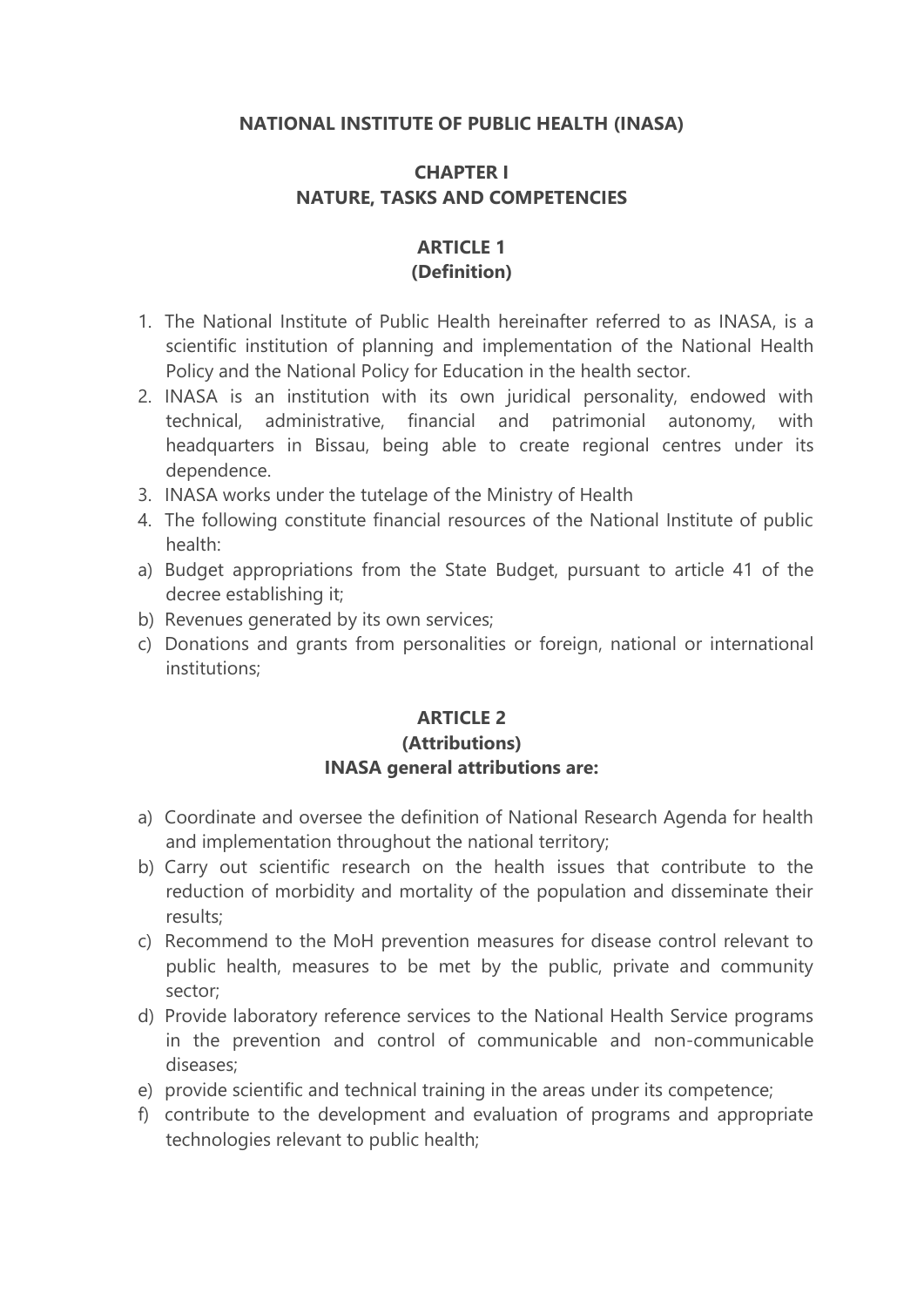- g) based on agreements of collaboration with the Directorates-General of the MoH, particularly with the Directorate-General for Prevention and Health promotion, carry out studies concerning the evaluation of health programs, proposing eventual revisions and improvements for decision-making;
- h) Encourage multidisciplinary and multi-sectoral research activities and promote the strengthening of the national research capacity in health sciences.
- i) Provide qualified advice and consultancy to the programs of prevention and control of diseases, to normative and technical bodies of INASA management;
- j) Develop epidemiological research, clinical, health services and in biological and social sciences applied to the health of the mother and child;
- k) Promote research, teaching activities and technical cooperation and technological development aimed at the preservation of the environment;
- l) participate in the formulation and implementation of National Health Policy and the National Policy for education in the area of health
- m) Propose communication strategies for health in collaboration with other health-promoting institutions

# **Article 3 (Goals)**

The objectives of INASA are namely:

- a) Generate, absorb and disseminate scientific and technological knowledge in health to provide strategic support to the national system of health and contribute to the improvement of the quality of life of the population and for the full exercise of citizenship;
- b) Promote and carry out health research under the basis of the priorities set by the National Research Agenda;
- c) Encourage research in health system as an instrument for the definition of health policy
- d) Form and train human resources for health, science and technology;
- e) Ensure the multisectoral and multidisciplinary scientific research, through related research institutions and other bodies of recognized technical competence

## **Article 4 (Competence)**

For the fulfillment of its tasks, it is up to INASA to:

- a) Investment of interest to carry out the prevention and control of diseases relevant to public health, including communicable and non-communicable diseases;
- b) Develop, standardize or assess technologies applied to prevention and disease control;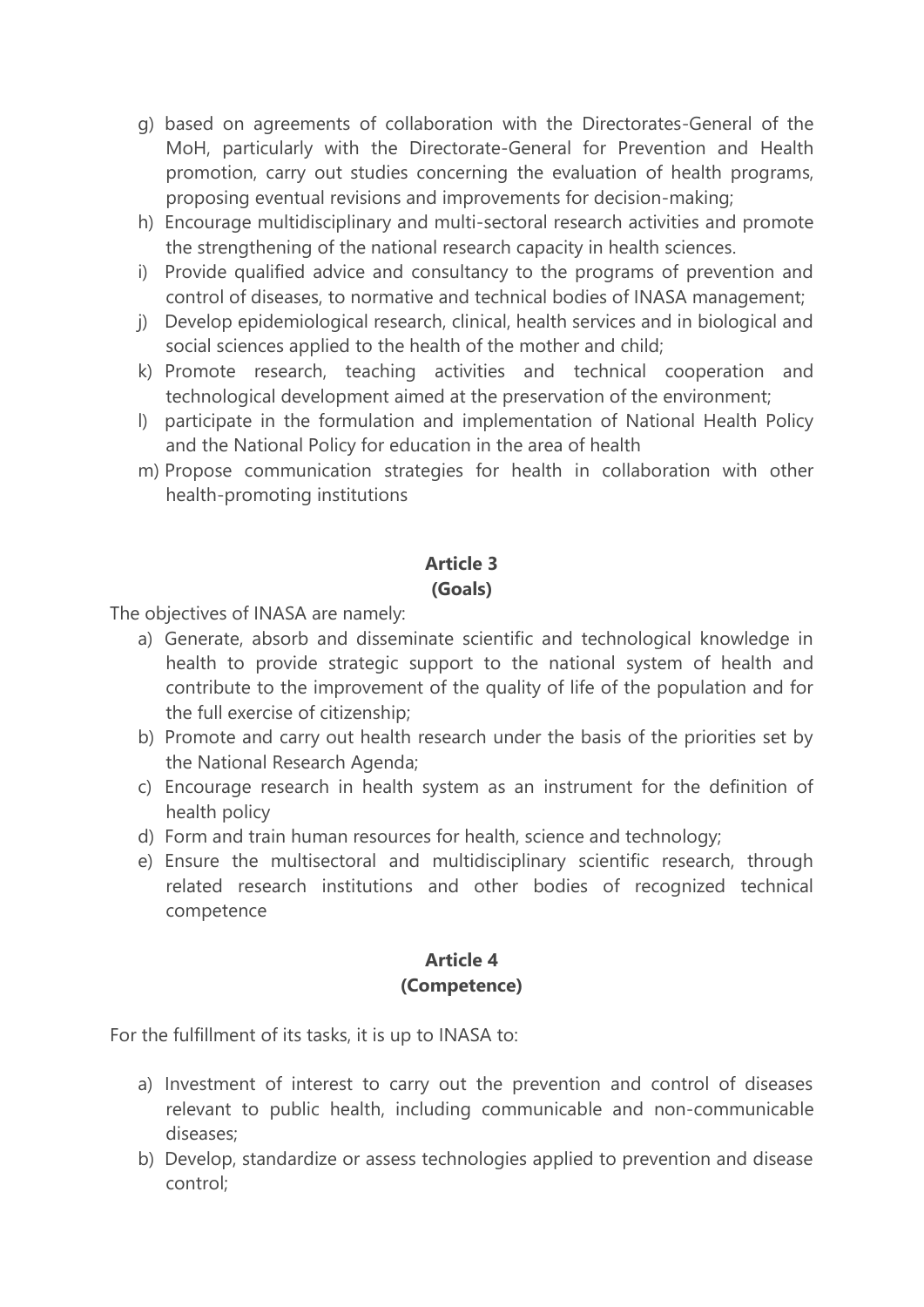- c) Serve as a reference laboratory to programs for disease control and prevention, including the obligatory notification in public and private institutions;
- d) Implement studies in partnership with other national and international institutions, about problems of common interest in public health and develop reference laboratory functions;
- e) Carry out Intra-and extra-mural activities of scientific and technical training, postgraduate, to levels of higher and average technical and professional education and participate in undergraduate training of mid-level and higher levels of education in training institutions;
- f) Promote e coordinate national development activities of research in health science, particularly through institutional strengthening and scientific upgrading of national technicians;
- g) Coordinate with national and international scientific institutions, as well as international agencies for development support in order to promote technological transfer of knowledge, training and the upgrading of national researchers and technicians;
- h) Edit the magazine and the Guinean health collection and organize health visits and other actions aimed at the production and dissemination of scientific information.
- i) Facilitate access by health professionals and the public in general to scientific and technical information across the Organization and development of specialized services.

# **CHAPTER II Organic System Section I Structures**

#### **Article 5 (Bodies)**

INASA has the following structure:

- a) General Council
- b) Board of Trustees
- c) President of INASA
- d) Scientific Council
- e) Supervisory Board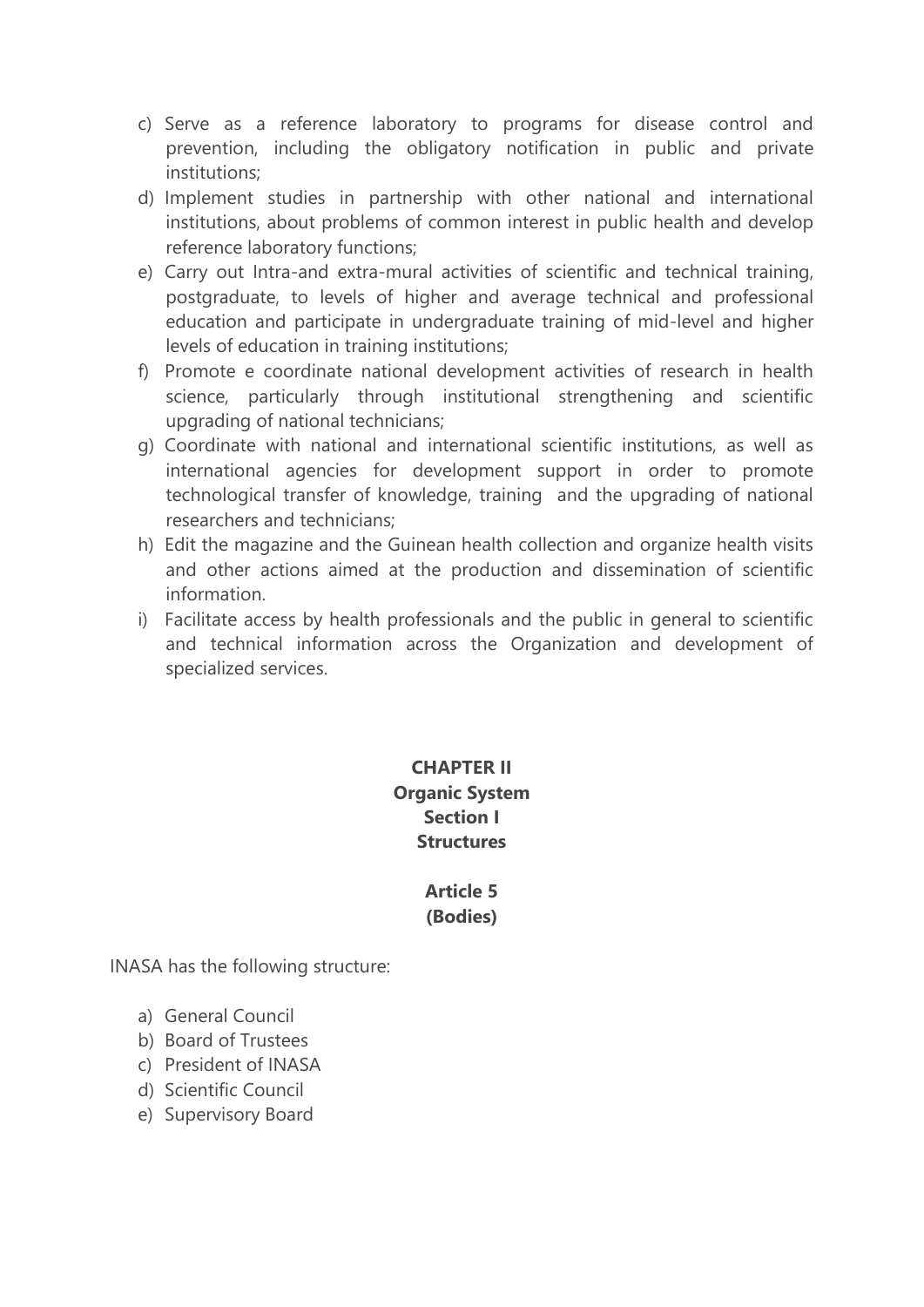#### **Section II COMPETENCE AND FUNCTION OF INASA's STRUCTURES**

#### **Subsection I Article 6 (General Council)**

- 1. The General Council of INASA is a collective body with deliberating powers on INASA general policy;
- 2. The General Council is composed of the:
- a) President of the General Council
- b) President of INASA;
- c) President of the Scientific Council;
- d) Director of the Centre for Management and Institutional Development;
- e) Director of the Centre for Epidemiology and Community Health (Bandim Health Project);
- f) Director of the National Laboratory of Public Health;
- g) Director of the Centre for Tropical Medicine;
- h) Director of the Centre for Information and Communication for health;
- i) Director for the National Health School;
- j) Representative of Universities in the country;
- k) Representative of the National Studies and Research Institute
- l) Representative of the National Institute for Education Development;
- m) Representative of the National Institute of Statistics;
- n) Representative of the National Biodiversity Institute;
- o) Representative of the National Institute of Agricultural Research;
- p) Representative of the National of Applied Technological Research;
- q) Representative of the Centre of Applied Fishing Research;
- r) Representative of the Youth Institute;
- s) Representative of the Institute of Women and Child;
- t) Coordinator of Communicable Diseases Program;
- u) Coordinator of Mother and Child Health Program;
- v) Coordinator of the Environmental Health and Non Communicable Diseases;
- w) Coordinator of Health System Development Program
- 3. The coordinators listed in subparagraphs t, u, v, and w are the INASA.
- 4. The president of General Council will be a Ministry of Health Staff preferably technician in the health area, appointed by decree of the Minister of Health, for a period of 3 years.
- 5. The general council meets in regular session twice a year and extraordinarily walk by its chairman, or the chairman of INASA, with at least half of its members.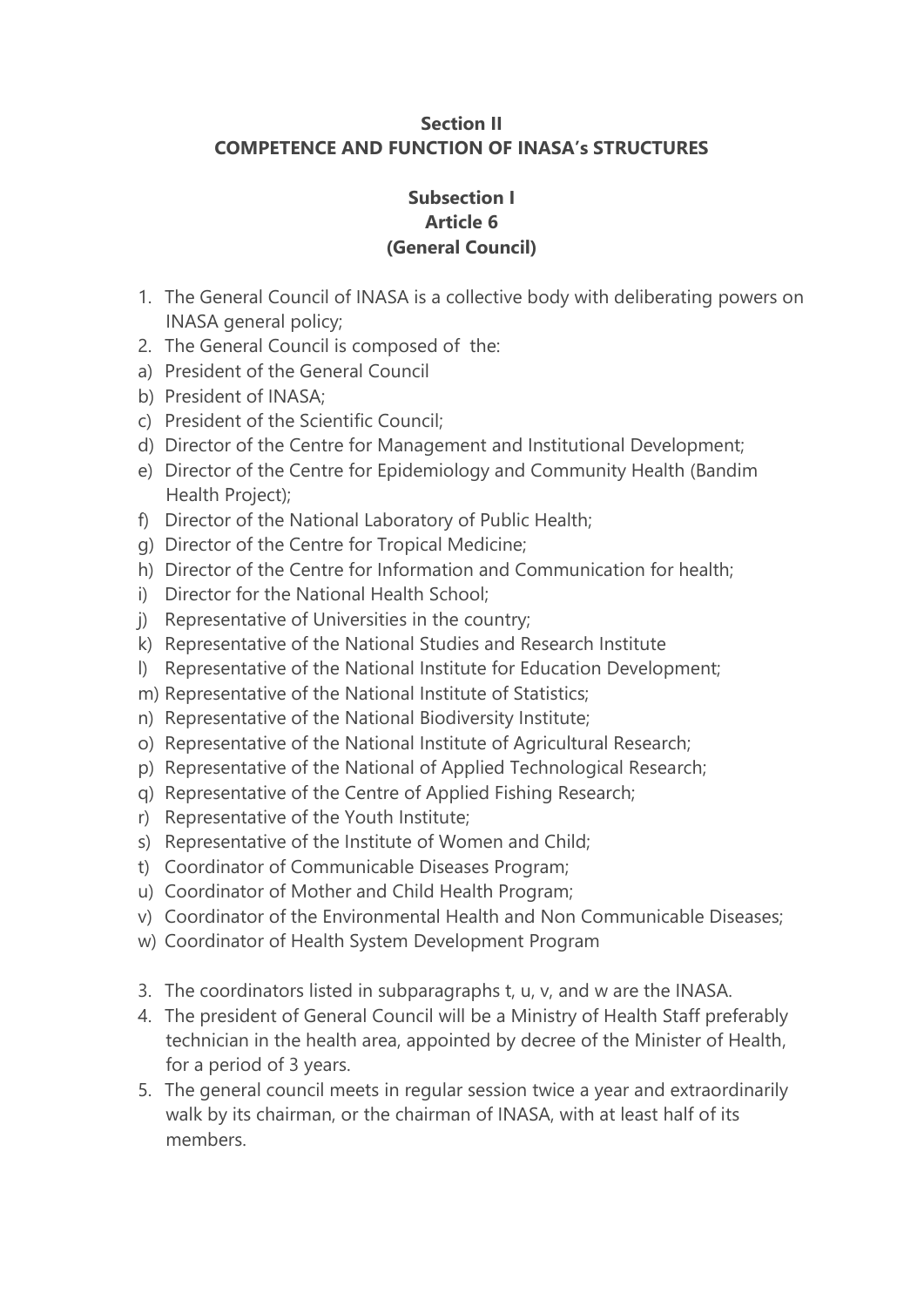- 6. The deliberations of the General Council are taken by consensus or, where that is not possible, by an absolute majority of the members present.
- 7. Members of the Executive Board participate in discussion and voting, except when it comes to voting on proposals submitted by the governing council to the General Council.

#### **Article 7 (General Council Functions)**

#### **Are the functions of General Council:**

- **a)** Consider and approve annual plans and program of INASA;
- **b)** Approve annual accounts and activities reports;
- **c)** Consider and approve annual budget of INASA;
- **d)** Require external evaluation of the institution and pin down its goals;
- **e)** Decide on changes in organic structure, according to the development and needs of the institution, and consider the proposals for the creation of research units and assigning labotorial reference functions.
- **f)** Consider and approve the regulation of professional careers and the staff establishment of INASA;
- **g)** Elect, upon proposal of the President, the Chairman of the Supervisory Board;

#### **Article 8 (President of General Council)**

The President of the General Council shall inform, whenever necessary, the Ministry of Health about the general situation of INASA and to this effect, presenting it the program, plan, budget and annual accounts report, approved by the general council, and other information deemed important for better oversight by the ministry.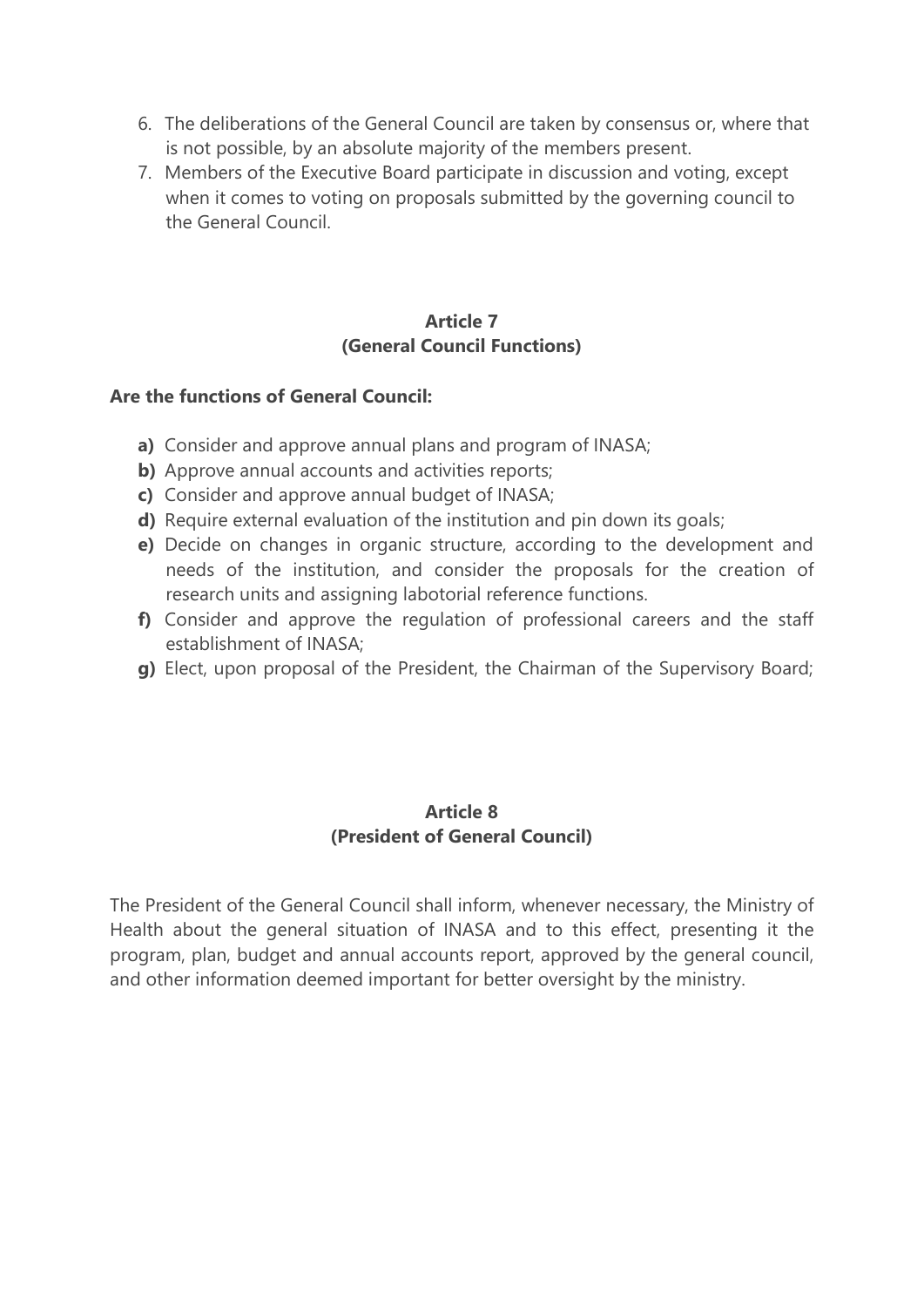## **Subsection II Article 9 (Governing Board)**

- 1. The Governing Board of INASA is composed of:
	- a. President of INASA;
	- b. President of Scientific Council;
	- c. Director of Central Management and Institutional Development;
	- d. Director of Center of Tropical Medicine;
	- e. Director of Center of Epidemiology and Community Health/PSB (Bandim Health Project);
	- f. Director of National Public Health Laboratory;
	- g. Director of Health Information and Communication for Health;
	- h. Director of National Health School.
- 2. At the discussion and approval of the Governing Board program, annual plan and budget, it will take part, the National Public Health Laboratory, The Centre for Tropical Medicine, The School of Health and the National Center of Epidemiology and Community Health/PSB.

# **Article 10 (Competence)**

Is the competence of the Governing Board of INASA, under the direction of President:

- a. Preparing the program, the annual plan and budget and the annual accounts and activities reports and present them to the General Council for discussion and approval;
- b. Decide on the signing of agreements and protocols of cooperation with other national and international organizations.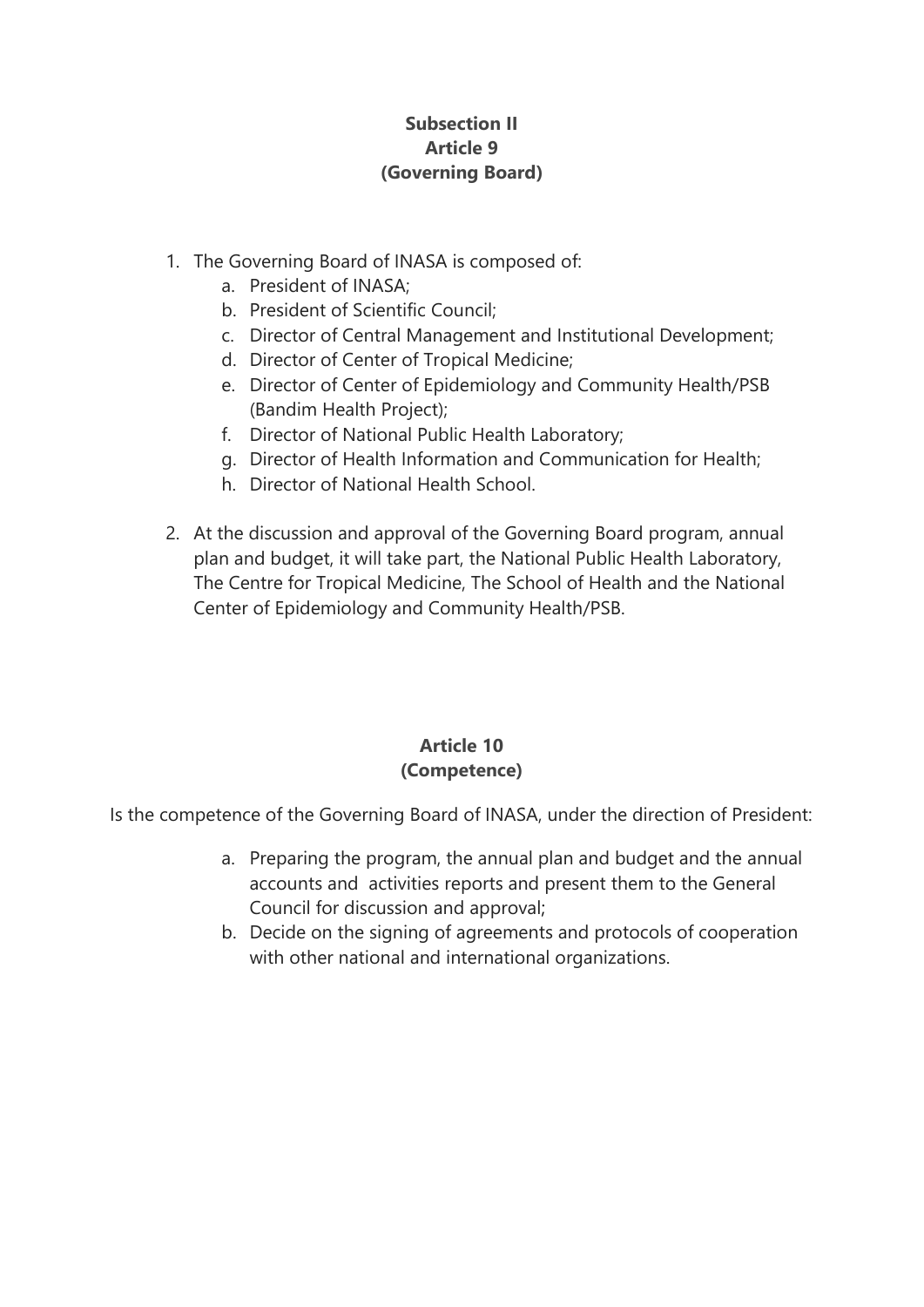## **Article 11 (Appointment of Direction)**

- 1. President of INASA is named in the Cabinet Council on a proposal by the Minister of Public Health, among doctorates in medicine or related fields.
- 2. The remaining board members are appointed by the Minister of Public Health, at the proposal of the President INASA by a hazard of five years.

## **Subsection III Article 12 (Competence of President of INASA)**

- 1. The President of INASA is the governing body of the institute, being responsible for the direction and coordination of all activities of institution.
- 2. Also incumbent upon the President INASA:
	- a. Preparing the proposal of the program, annual plan and budget and present it to the Governing Board;
	- b. Exercise disciplinary authority over all personnel of INASA;
	- c. Propose to the General Council changes to the organizational structure of INASA;
	- d. Perform all other duties not covered in the competencies of other organs, namely the General Board and the Supervisory Board.
- 3. For the preparation of the program, annual plan and budget, the President of INASA prompts a mini-program plan and budget for each of the following units:
	- a. National Public Health Laboratory;
	- b. Center of Tropical Medicine;
	- c. National Health School;
	- d. Center of Management and Institutional Development;
	- e. Centre of Epidemiology and Community Health;
	- f. Center for Information and Communication for Health.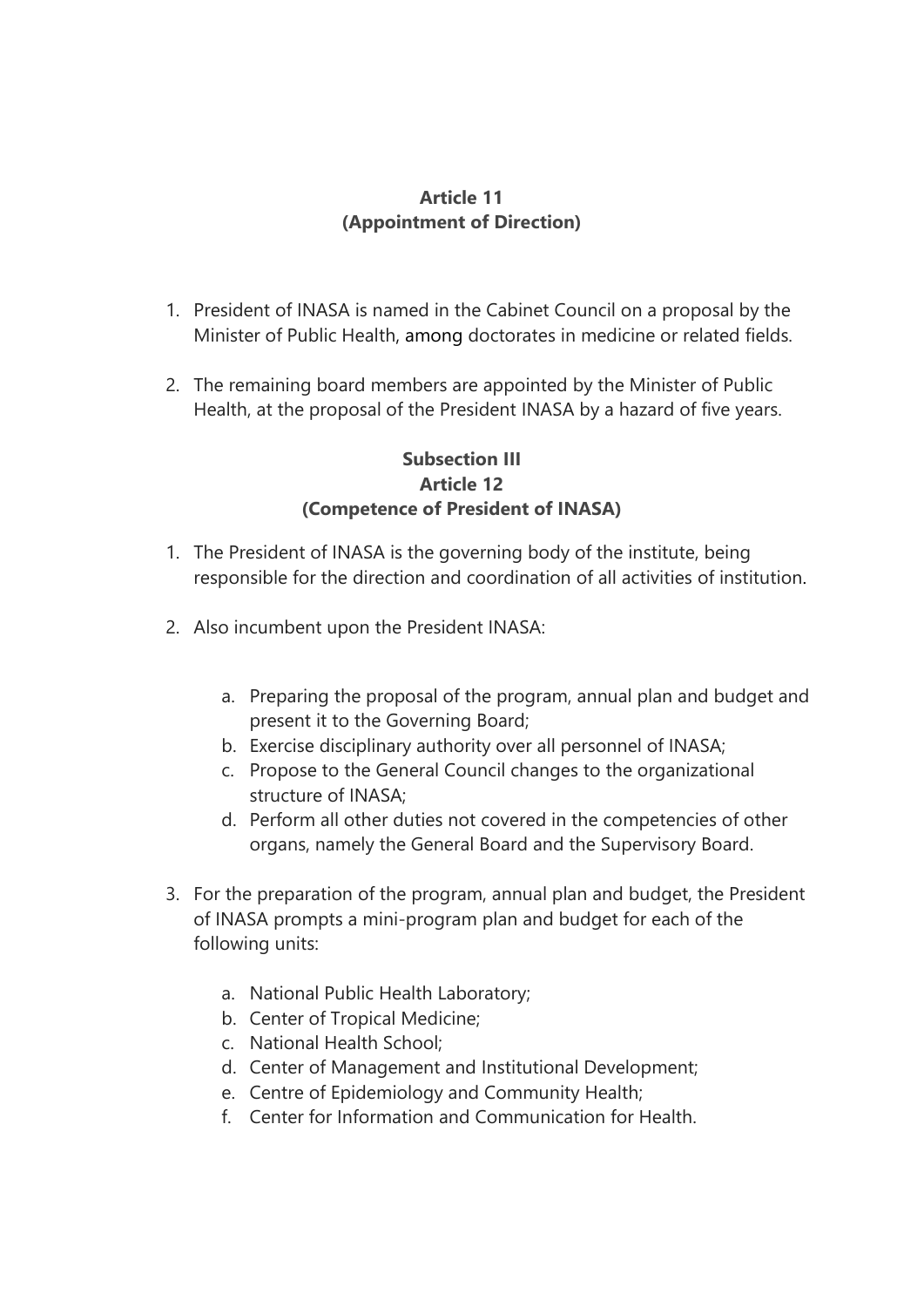## **Subsection IV Article 13 (Competence of Scientific Council)**

- 1. The President of the Scientific Council, directs and coordinates the scientific activities of the Ethics Committee of the Centers and Research Units and Service Units.
- 2. The Scientific Council comprises de following services:
	- a. Coordination of Communicable Diseases;
	- b. Coordination of Environmental Health and Non-Communicable Diseases;
	- c. Coordination of Health Systems;
	- d. Centre of Epidemiology and Community Health / PSB;
	- e. Center for Tropical Medicine;
	- f. National School of Health;
	- g. National Laboratory of Public Health;
	- h. Center of Management and Institutional Development.
- 3. Is the competence of Scientific Council:
	- a. Appreciate, reviewing and monitoring protocols for scientific research;
	- b. Promote opportunities for the discussion of research results and technical-scientific subjects;
	- c. Appreciate technical and scientific development and staff training programs;
	- d. Appreciate technical and scientific cooperation programs with national and foreign institutions;
	- e. Organize Days of Health and other similar events.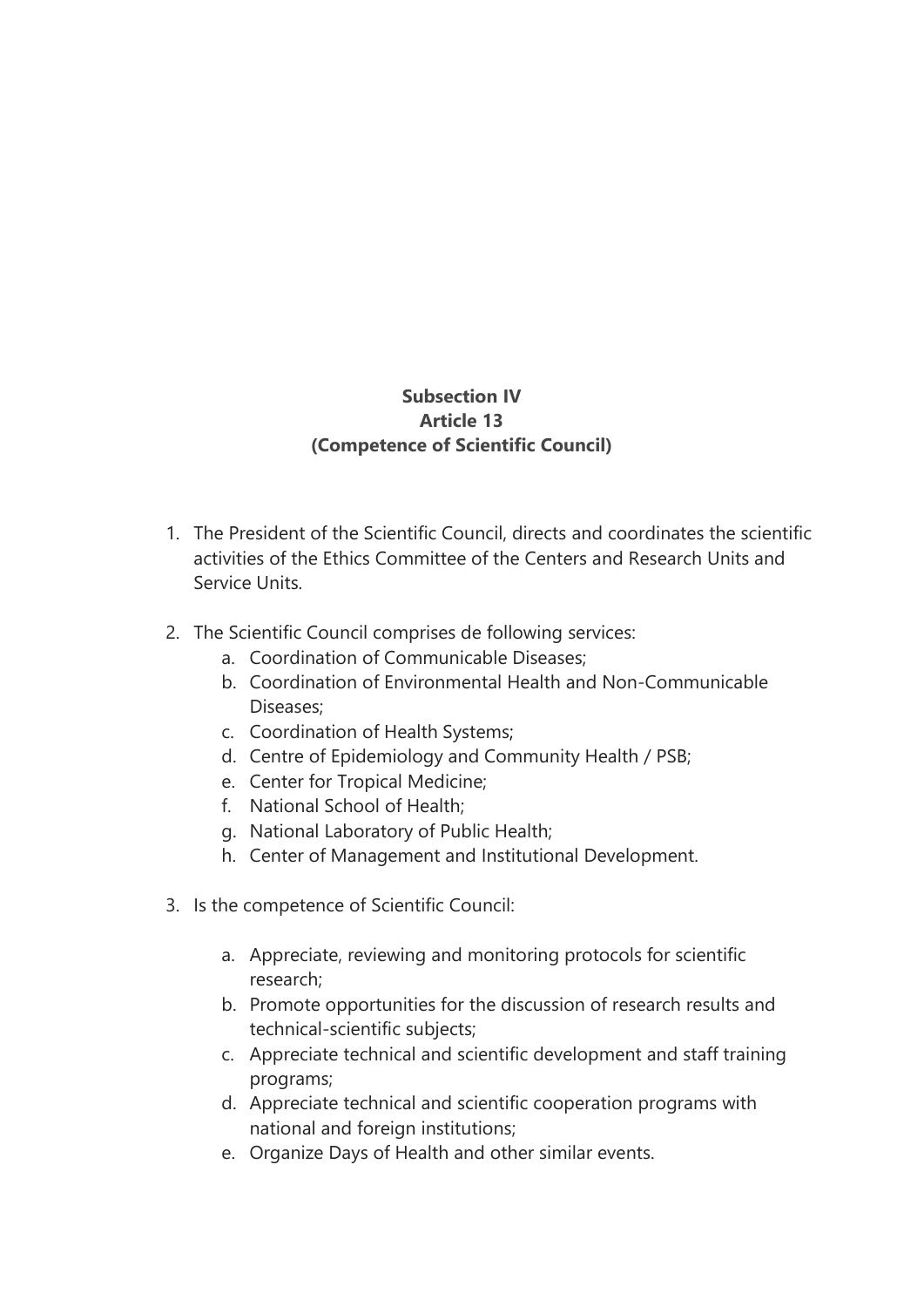- 4. The INASA exercise even through the Scientific Council, a power of superintendence over the following technical and scientific units, as part of its program and plan
- a) Center of Epidemiology and Community Health ( Bandim Health Project)
- b) Nacional Laboratory of Public Health ( Laboratorio Nacional de Saude Publica)
- c) Center of Tropical Medicine
- d) Center of Information and Communication in Health
- e) Center of Management and Institutional Development

#### **Subsection V Article 15 Financial Council**

The financial department composed of President, Vice-President, Secretary, assistant secretary and two other members.

## **Article 16 (Competency)**

- 1. Responsibilities of Financial Department
	- a) Appreciate the functionality of financial management
	- b) Check the budget of expenses
	- c) Dispatch the report about expenses and activities to Main Department
- 2. On any occasion requests, will be given to the supervisory board details about the financial management, access to books or any accounting records.

## **Chapter III Advisory and technical bodies**

## **Article 17**

INASA consists of adviser organ, the National Ethics Committee for Health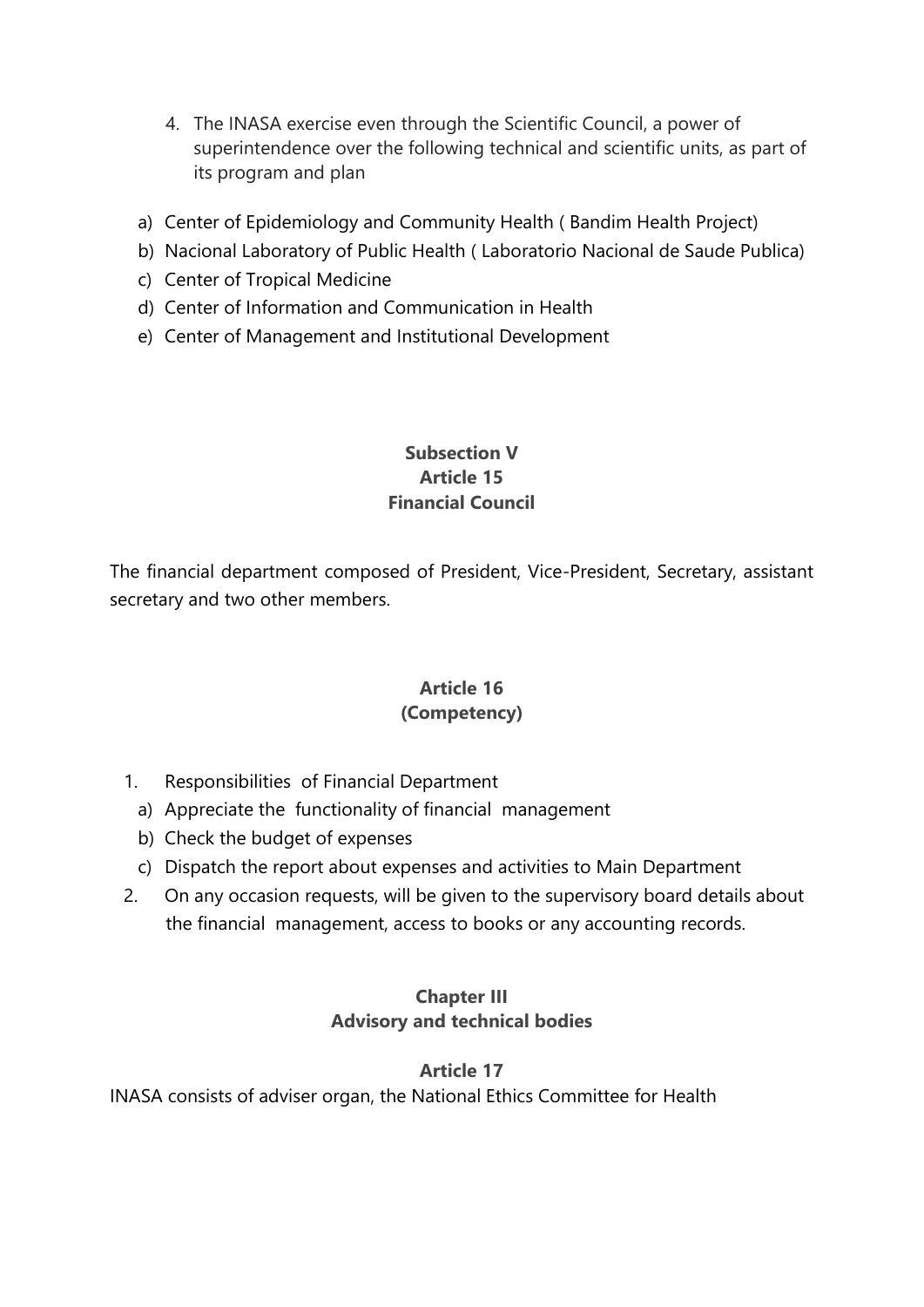## **Article 18 ( Ethic Committee)**

The National Ethics Committee for Health responsibilities:

- a) Encourage researchers for biomedical field and the general public about the principles and values that command research on humans and animals, as well the nature of ethical problems that are attached to them also the solutions that must be considered.
- b) Judge on proposed research protocols for their researchers to ensure the protection of communities, humans and even animals for experimentation when subjected to biomedical research or other.
- c) Cooperate with the National Bioethics Committee for Health in their activities.

# **Article 19 (Independence and functionality)**

The Ethics Commission is independent in its deliberations, and its composition and functioning in own fixed rules proposed by the scientific council and approved by the governing board.

# **Chapter IV (Final Provisions)**

# **Article 20**

INASA will developed and submitted to the approval of the ministry of health, within six months after the promulgation of this Diploma, rules of their organs.

# **Article 21**

## **(Subsidiary rules)**

The doubts arising in interpretation, and the application of this statute shall be resolved by order of the minister of health.